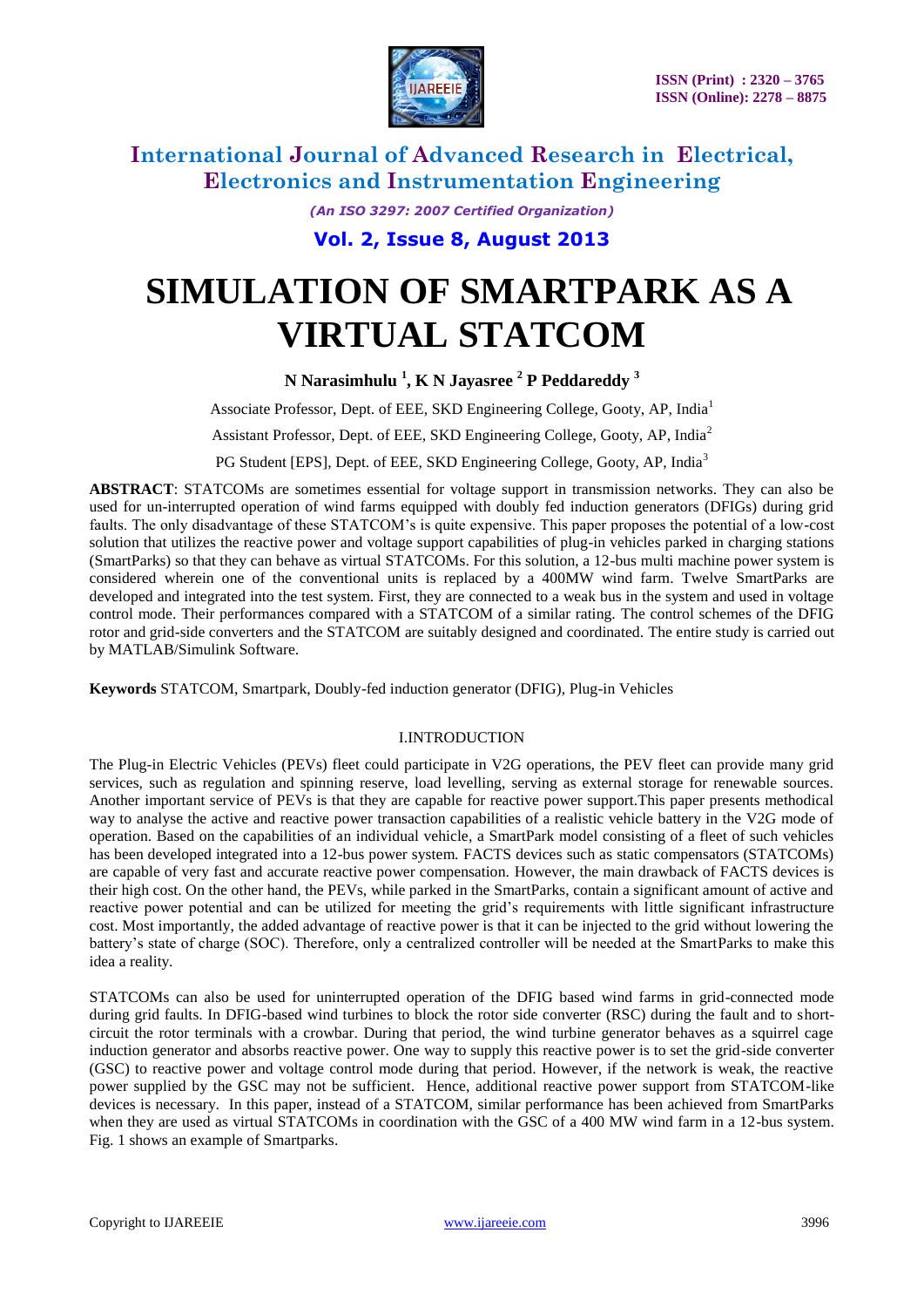

*(An ISO 3297: 2007 Certified Organization)*

### **Vol. 2, Issue 8, August 2013**



II. DEVELOPMENT OF SMARTPARK MODEL

In order to develop a SmartPark model and to utilize it as a virtual STATCOM, it is essential to realistically assess the P-Q capability of an individual PEV. To obtain that capability curve, the PEV is represented by a dc voltage source, followed by a bidirectional three-phase inverter, as shown in Fig.2.



Fig.2.The bidirectional three-phase inverter

The dc source is considered ideal. The value of series resistance is 0.005ohm. The inverter generates a 208V threephase line-to-line rms voltage, which then passes through a transformer to connect to the utility. Between the inverter and the transformer, there is a small inductance. The control strategy for the vehicle inverters is presented in Fig. 3

The active and reactive powers at the output of the inverter in the d-q reference frame are expressed as

$$
P = \frac{3}{2} (v_{qs} i_{qs} + v_{ds} i_{ds})
$$
 (1)  

$$
Q = \frac{3}{2} (v_{qs} i_{ds} + v_{ds} i_{qs})
$$
 (2)

In a synchronously rotating reference frame, the peak line-to neutral voltage lies on the q-axis, and  $v_{ds}=0$ . Therefore, the objective of the control is to command the currents corresponding to the demanded power, as follows:

$$
i_{qs}^{*} = \frac{2}{3} \left( \frac{P^{*}}{v_{peak}} \right) + \frac{K_{i}}{S} \left( P^{*} - P \right)
$$
 (3)

$$
i_{ds}^{*} = \frac{2}{3} \left( \frac{Q^{*}}{v_{peak}} \right) + \frac{K_{i}}{S} (Q^{*} - Q)
$$
 (4)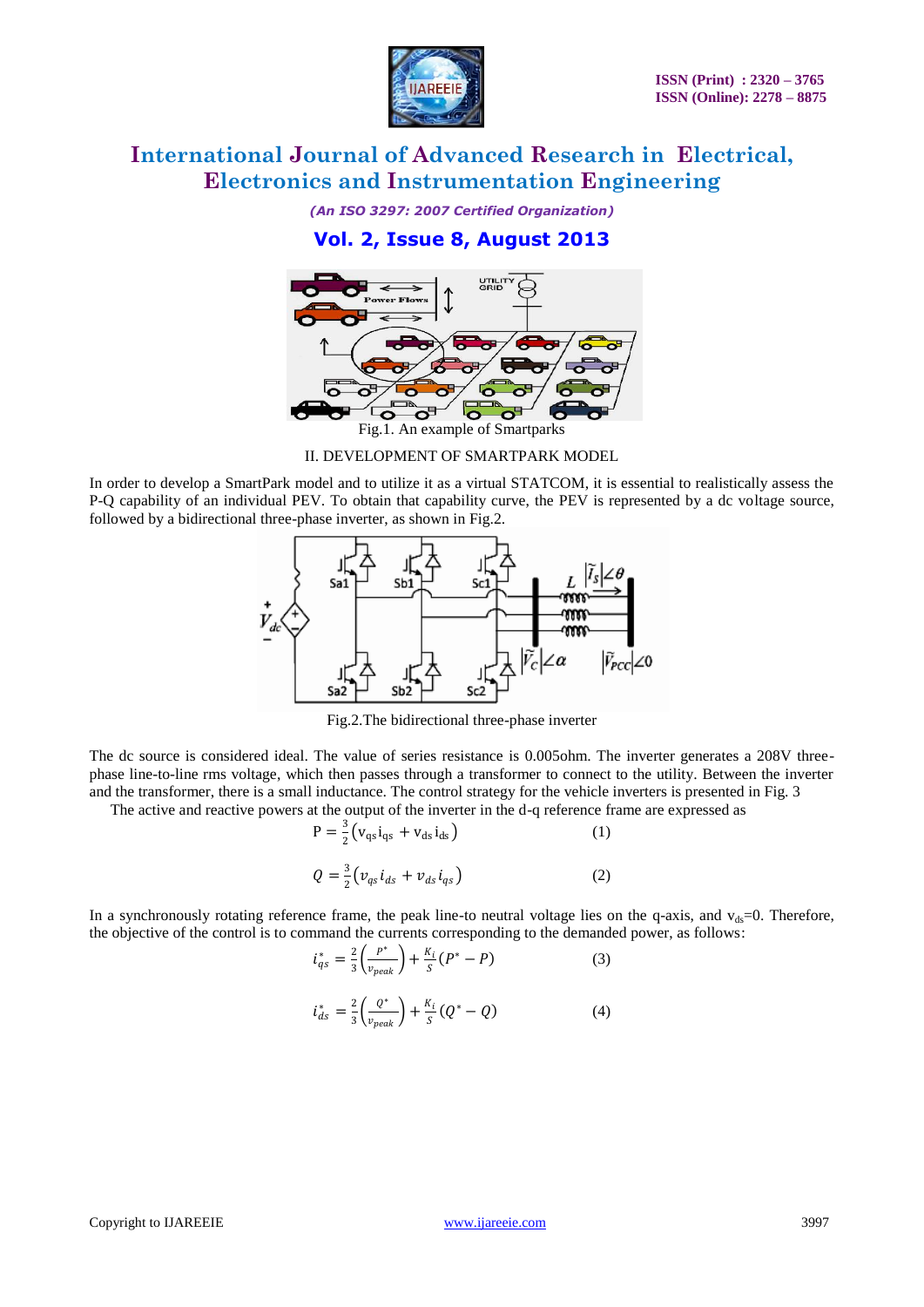

*(An ISO 3297: 2007 Certified Organization)*

### **Vol. 2, Issue 8, August 2013**



Fig.3. The proposed current control strategy

The first component on the right-hand side of (3), (4) is based on the power equations (1), (2), where  $v_{peak}$  is the filtered line-to-neutral peak voltage. The control action is essentially a summation of an integral control and a nonlinear feed forward path. The q-axis and d-axis commanded currents are then transformed into a-b-c reference frame, and the switching pulses are generated by delta current-regulation. However, if the  $i_{qs}^*$  or  $i_{ds}^*$  hits the upper limit and the error is still positive, the error accumulates through the integrator. Then, when the control action is supposed to reduce, this accumulated error prevents it from coming down to the desired value. This creates an overshoot and delays settling. In order to solve this problem, an anti-windup strategy is used. A thorough investigation of different anti-windup strategies is beyond the scope of this paper.



Fig.4. The proposed control strategy in voltage control mode.

With this control, the P-Q capability of a realistic vehicle battery is now studied. Since battery capacity and specific energy increase every year, and the V2G transaction is a futuristic scenario, it is better to study the P-Q capability of a realistic battery with high power and high specific energy.An Li-ion battery system used for hybrid electric military vehicles (HEMV-7) is therefore considered for this study. Its nominal voltage at 50% SOC is 307 V. The Li-ion battery system is obtained by packaging 5 to 8 modules of 12 cells 34 P Li-ion cells. The relevant specifications of that battery system are presented in Table I

| <b>TABLE I</b>                                  |
|-------------------------------------------------|
| <b>RELEVANT BATTERY SPECIFICATIONS (HEMV-7)</b> |

| Nominal Voltage at 50% SOC         | 307 V        |
|------------------------------------|--------------|
| Charge limit                       | 210 V        |
| Discharge limit                    | 210 V        |
| Maximum Continuous Current at 25oC | $200+A$      |
| Peak Power at 50% SOC              | 138 KW       |
| Continuous power at 50% SOC        | <b>74 KW</b> |
| Energy                             | 9.2Kwh       |
| Capacity                           | $30$ Ah      |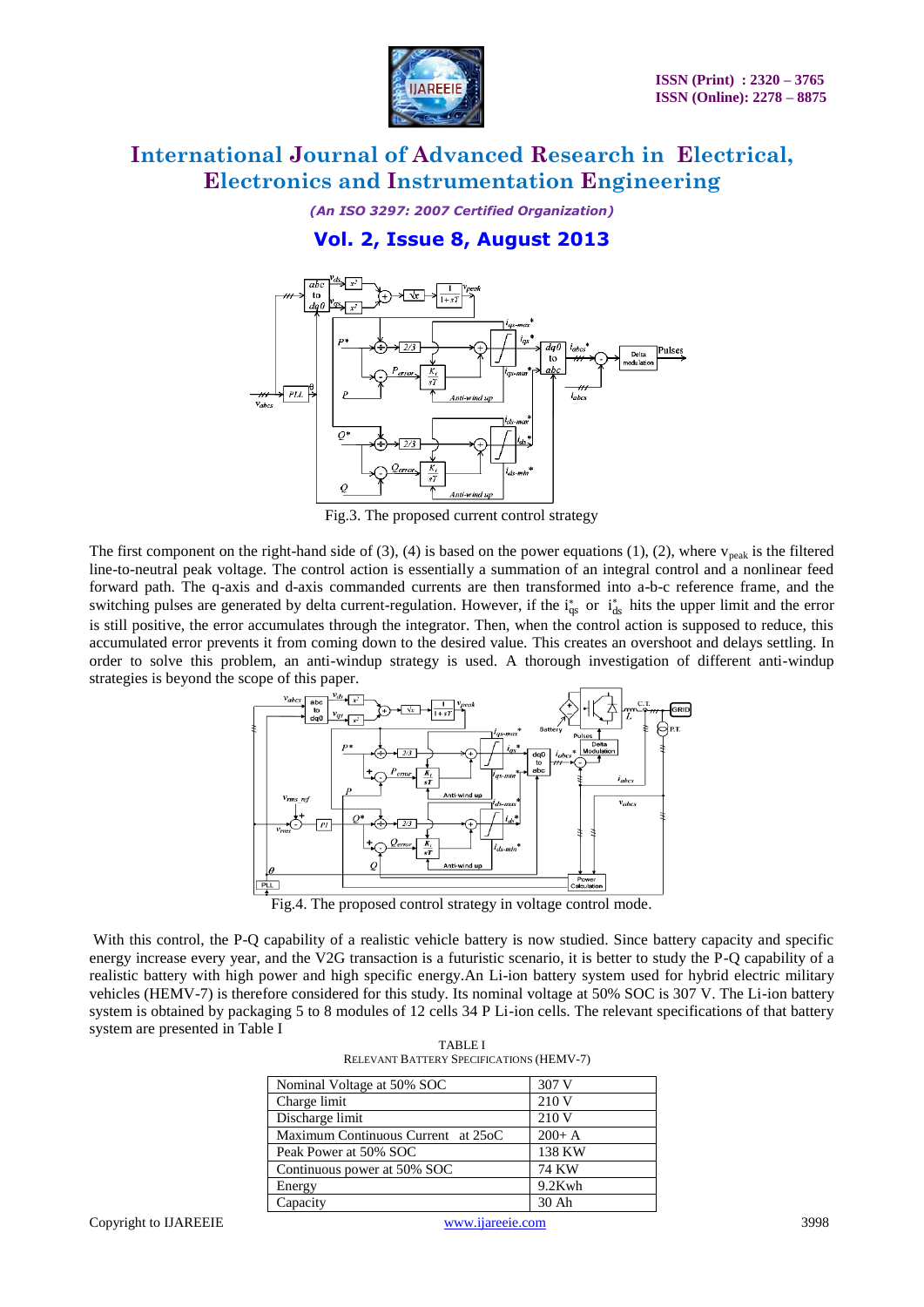

*(An ISO 3297: 2007 Certified Organization)*

### **Vol. 2, Issue 8, August 2013**

#### **III. MODELING THE TEST SYSTEM**

*A. Modeling the Overall System*

The test system considered in this paper is a standard 12-bus power system originally proposed to evaluate the effects of FACTS devices in the transmission level. The system has four generators and three interconnected areas. Generator G1 represents the infinite bus (Fig. 5). In this study, a 400MW wind farm replaces generator G4. In order to have a significant reactive power compensation capability that matches the system's requirements during voltage control,12 SmartParks (PL1 to PL12) with equal ratings, as mentioned in the previous section, are integrated to the system. Previous studies have shown that in the 12-bus system, bus 4 in Area-3 has the lowest voltage under normal conditions. Therefore, in the case study, SmartParks are indirectly connected to bus 4 in order to compare their voltage control capability with that of a STATCOM. The SmartParks are connected directly to bus 13, an additional bus added to the original 12-bus system in order to connect the SmartParks bus13 is connected to bus 4 through 22.9 kV/230 kV step-up transformers.



Fig.5 The 12-bus system with 12 SmartParks indirectly connected to bus 4



Fig.6 The 12-bus system with 12 SmartParks indirectly connected to bus 6

#### *B. Modeling the Wind Farm*

The wind farm is equipped with a Doubly Fed Induction Generator. It uses back-to-back PWM converters for variable speed wind power generation. The control objective of the grid-side converter is to keep the dc link voltage constant regardless of the magnitude and direction of the rotor power. A stator-oriented vector control approach is used where the direct axis current controls the dc link voltage and the quadrature axis current controls the reactive power, and, in turn, the voltage at the point of common coupling. The only difference is that an additional PI controller is used to generate the reactive power command for the grid-side converter from the voltage error signal. The objective of the rotor-side converter is to control the active and reactive power from the stator. This is achieved by putting the d-axis of the rotor reference frame along the stator flux vector. The q-axis current reference is generated directly from the commanded electrical power, and the d-axis current reference is generated from the commanded stator reactive power. The electrical power command is generated from the optimum operating point-tracking strategy, when the wind speed is below a certain value. The pitch control does not work at that time, and the wind turbine captures the maximum possible energy at that wind speed. However, if the wind speed exceeds a certain value, the pitch control limits the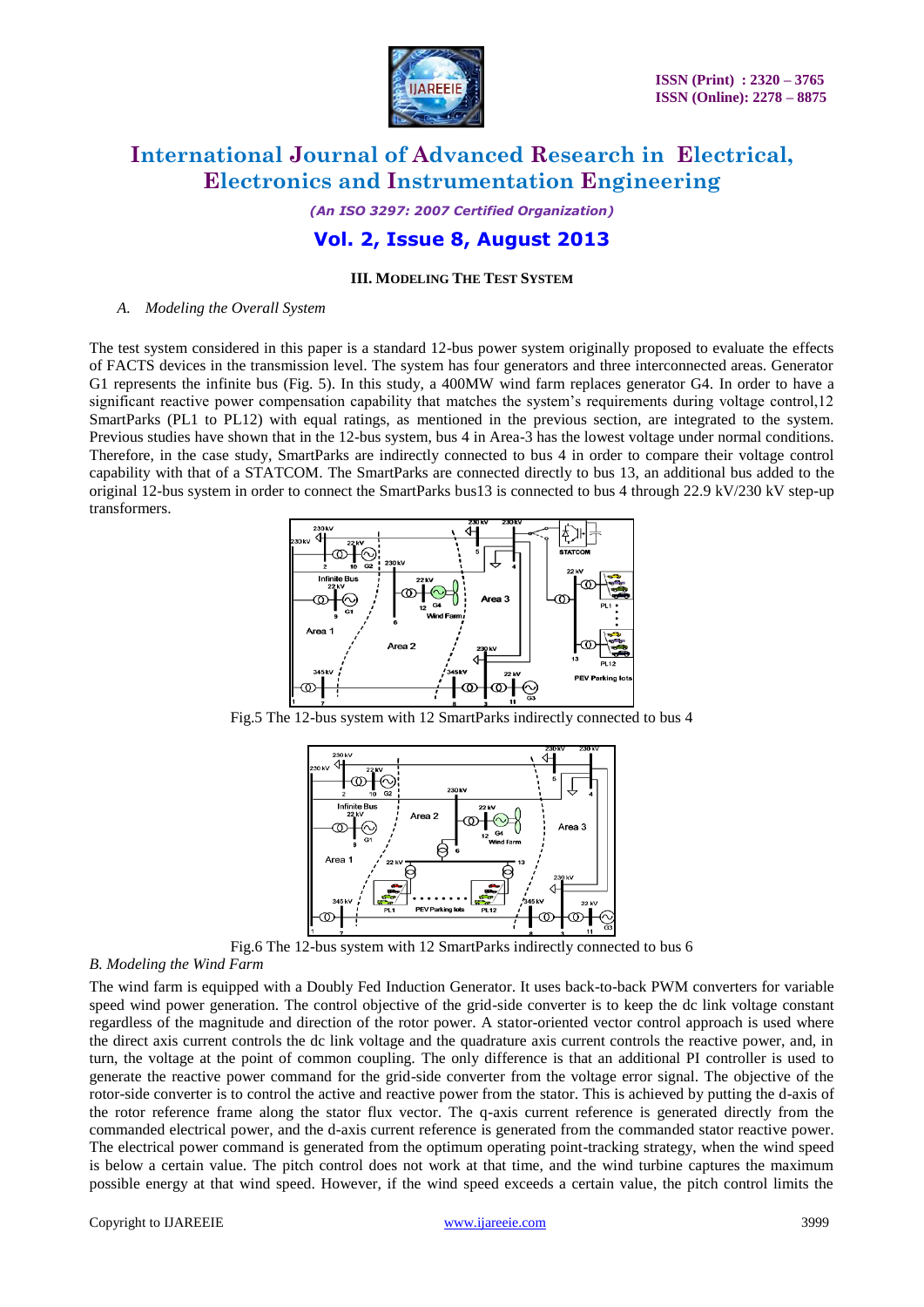

*(An ISO 3297: 2007 Certified Organization)*

### **Vol. 2, Issue 8, August 2013**

power generated by the wind turbine. All the symbols used in Fig. 6, which presents the schematic diagram of the control strategy, carry their usual meanings.



Fig.7. Control of the wind farm

The compensation terms for the rotor-side converter in Fig. 6 (vdr2 and  $vqr2$ ) are expressed as follows:

$$
v_{dr2} = -s\omega_s \sigma L_r i_{qr}
$$
 (5)

$$
\mathbf{v}_{\text{qr2}} = \mathbf{s}\omega_{\text{s}}(\sigma \mathbf{L}_{\text{r}} \mathbf{i}_{\text{dr}} + \mathbf{L}_{\text{m}}^2 \mathbf{i}_{\text{ms}} / \mathbf{L}_{\text{s}}) \tag{6}
$$

where 
$$
\sigma = 1 - L_m^2/L_s L_r
$$

#### *C. Modeling the Wind Farm*

In order to compare the performance of the STATCOM with 12 SmartParks of  $+25$  MVAR capacity, a 300 MVAR STATCOM is considered. The switch in Fig. 4 can toggle between the two positions to connect either the STATCOM or the SmartPark bus (bus 13) to bus 4. The STATCOM is used in voltage control mode with a control strategy. One PI controller generates the d–axis current reference while maintaining the dc-bus voltage of the STATCOM at a constant value, and the other PI controller generates the q-axis current reference with an objective to maintain the voltage at bus 4 at a desired level. The other two PI controllers keep track of the reference currents, and their outputs are added to the cross coupling compensation terms to produce d and q-axis commanded voltages. Those voltages are converted to an ab-c reference frame, and the pulses are generated by sine-triangle modulation.

### **IV. COORDINATED REACTIVE POWER CONTROL STRATEGY**

The current in 1 the GSC current from reaching such a high value, it can also be blocked at the same time with the RSC SmartParks should be coordinated with the GSC as follows: when crowbar protection is active and both the RSC and GSC are blocked, the SmartParks should be switched to voltage control mode. As soon as crowbar protection is deactivated (after a small time delay of five cycles from the instant of fault clearance) and the RSC and GSC restart switching, the task of voltage control should be switched from the SmartParks to the GSC. In the presence of external reactive compensation, it is not necessary for the GSC to restart switching simultaneously with the RSC. It can be delayed for a short period of time. Realistically, SmartParks can satisfy the very limited duration for which this external reactive power compensation is demanded for this strategy. The schematic diagram for this coordinated control is shown in Fig. 6. The two integrators, one which generates the q-axis current command for the GSC and the other which generates the reactive power command for the SmartParks from the bus voltage deviation, should be reset while the respective controllers are not active to prevent integrator windup, as shown in Fig. 6.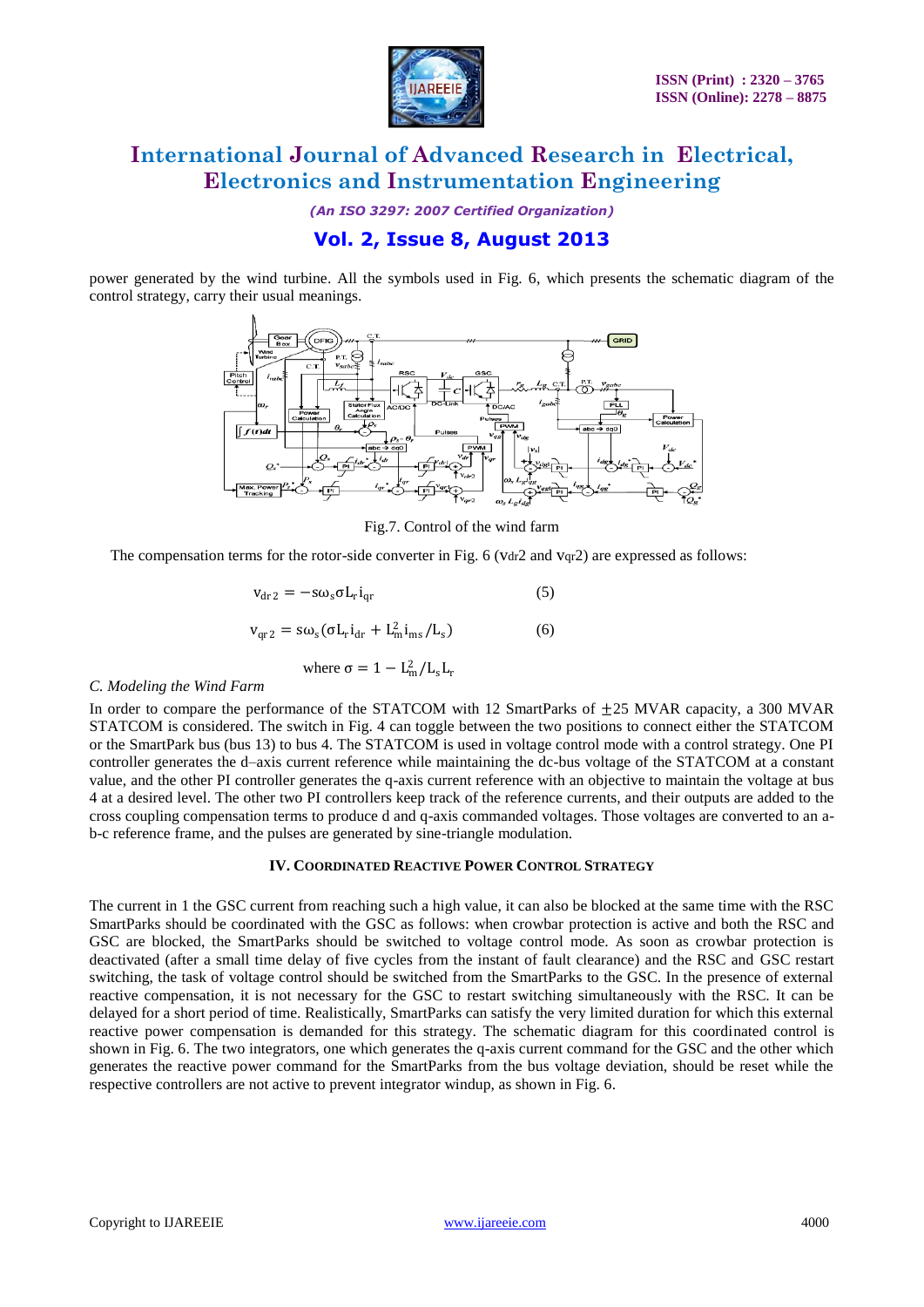

*(An ISO 3297: 2007 Certified Organization)*

### **Vol. 2, Issue 8, August 2013**



Fig..8 The coordinated reactive power control strategy



Fig.9 Performance of GSC during a severe fault while crowbar protection is active and the RSC is blocked

### **VI. SIMULATION RESULTS**

Copyright to IJAREEIE [www.ijareeie.com](http://www.ijareeie.com/) 4001 . In regards to SmartParks, a case study is presented. In the case study, the performance of the SmartParks in voltage control mode is compared with a STATCOM when it is connected to bus 4 (Fig. 5). Without any reactive power compensation, the nominal voltage at bus 4 is 0.974 p.u. In order to establish that the SmartParks can behave like a virtual STATCOM, the voltage at bus 4 is commanded from its nominal value to 1.0 p.u. From 1.0 p.u., it is then commanded to 0.95 p.u., from 0.95 p.u. to 1.05 p.u., and then finally back to 1.0 p.u. A similar experiment was carried out with a 300 MVAR STATCOM, and these two performances are compared. Fig. 12 shows that SmartParks behave exactly like the actual STATCOM for the entire range of the permissible bus 4 voltage. Fig. 13 compares the reactive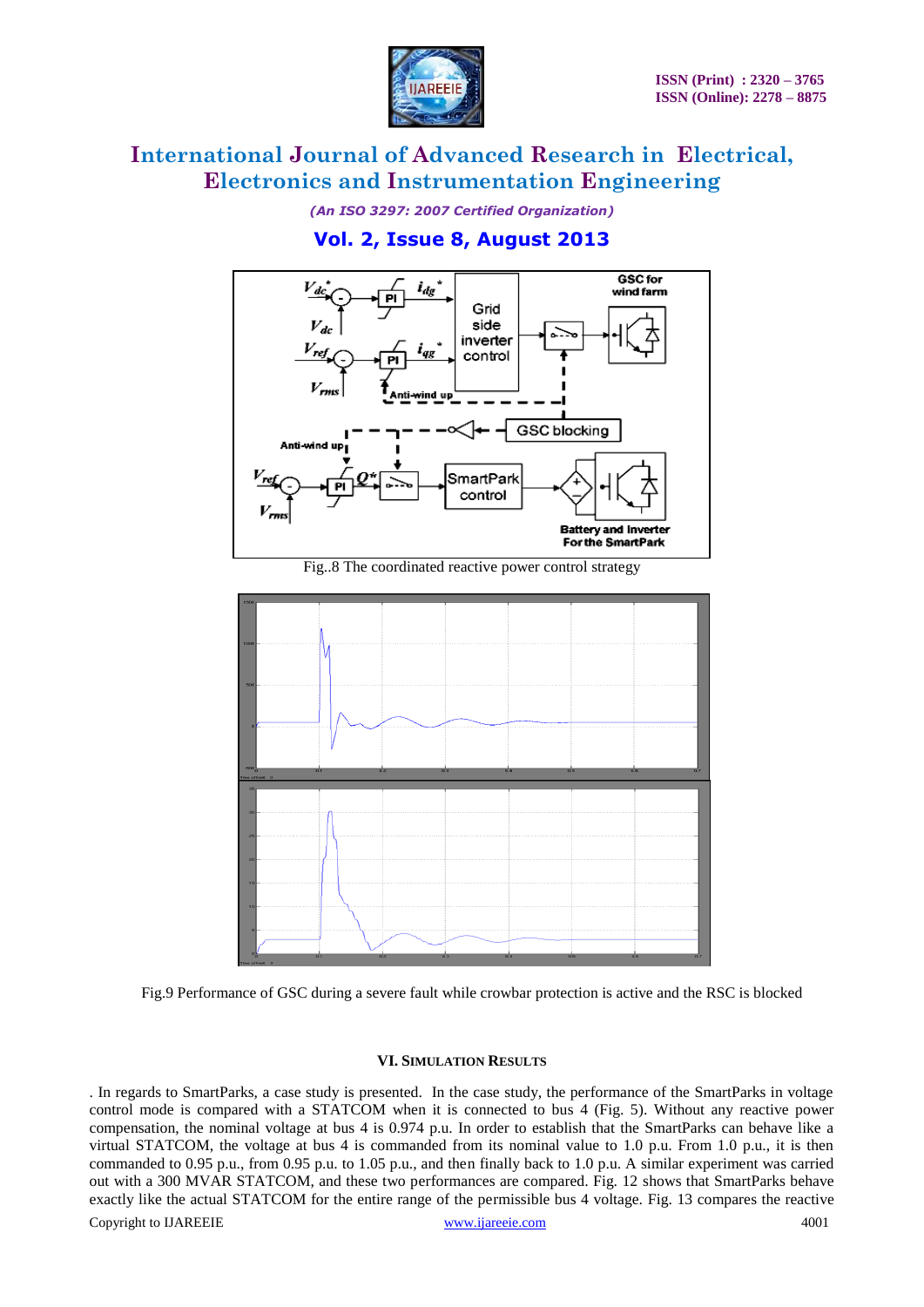

*(An ISO 3297: 2007 Certified Organization)*

### **Vol. 2, Issue 8, August 2013**

power injection from the STATCOM and from the 12 SmartParks. The same amount of reactive power was injected or absorbed during the voltage regulation study. Next, an experiment was carried out to study the impact of wind speed variation on the system and to observe how the SmartParks respond to the situation. Initially, it is assumed that the wind speed is 10 m/s; at that speed, the wind farm generates 190 MW. At this point, the voltage at bus 4 is 0.974 p.u. without any reactive power compensation.Fig.10 and Fig11 shows MATLAB/Simulink models for 12- Bus system without connected Smart Park and with connected Smart Park respectively.



Fig.10 MATLAB/Simulink Model for 12- Bus system without connected Smart Park.



Fig.11 MATLAB/Simulink Model for 12- Bus system with connected Smart Park

With the SmartParks in voltage control mode, that voltage can easily be regulated to 1.0 p.u. as before. Now, suddenly, the wind speed changes from 10 m/s to 12 m/s, which changes the wind power generation to 350 MW. Without any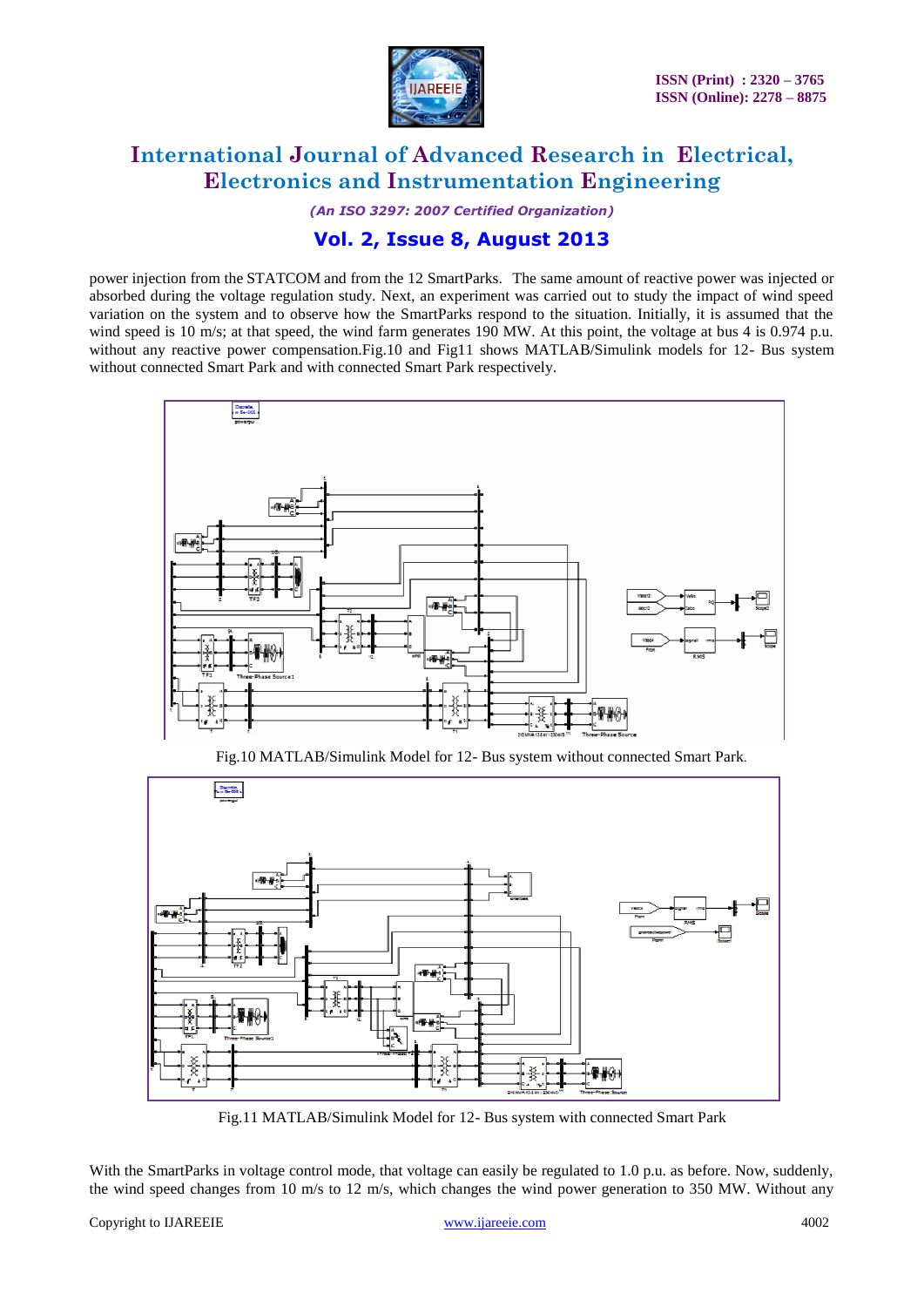

*(An ISO 3297: 2007 Certified Organization)*

### **Vol. 2, Issue 8, August 2013**

voltage regulation, this change in wind power moves the entire system to a new operating point where voltage at bus 4 also changes to 0.983 p.u., as shown in fig. However, with the STATCOM or the SmartParks in voltage control mode, at both of these operating points, the voltage at bus 4 can be maintained successfully at 1.0 p.u., as shown in Fig. 11.



Fig.12 Comparison of performance between the STATCOM and SmartParks during voltage regulation at bus 4



Fig.13 Comparison of reactive power injection between the STATCOM and SmartParks during voltage regulation at bus 4



Fig.14 Comparison of voltage control performance between STATCOM and smartparks during wind power changes